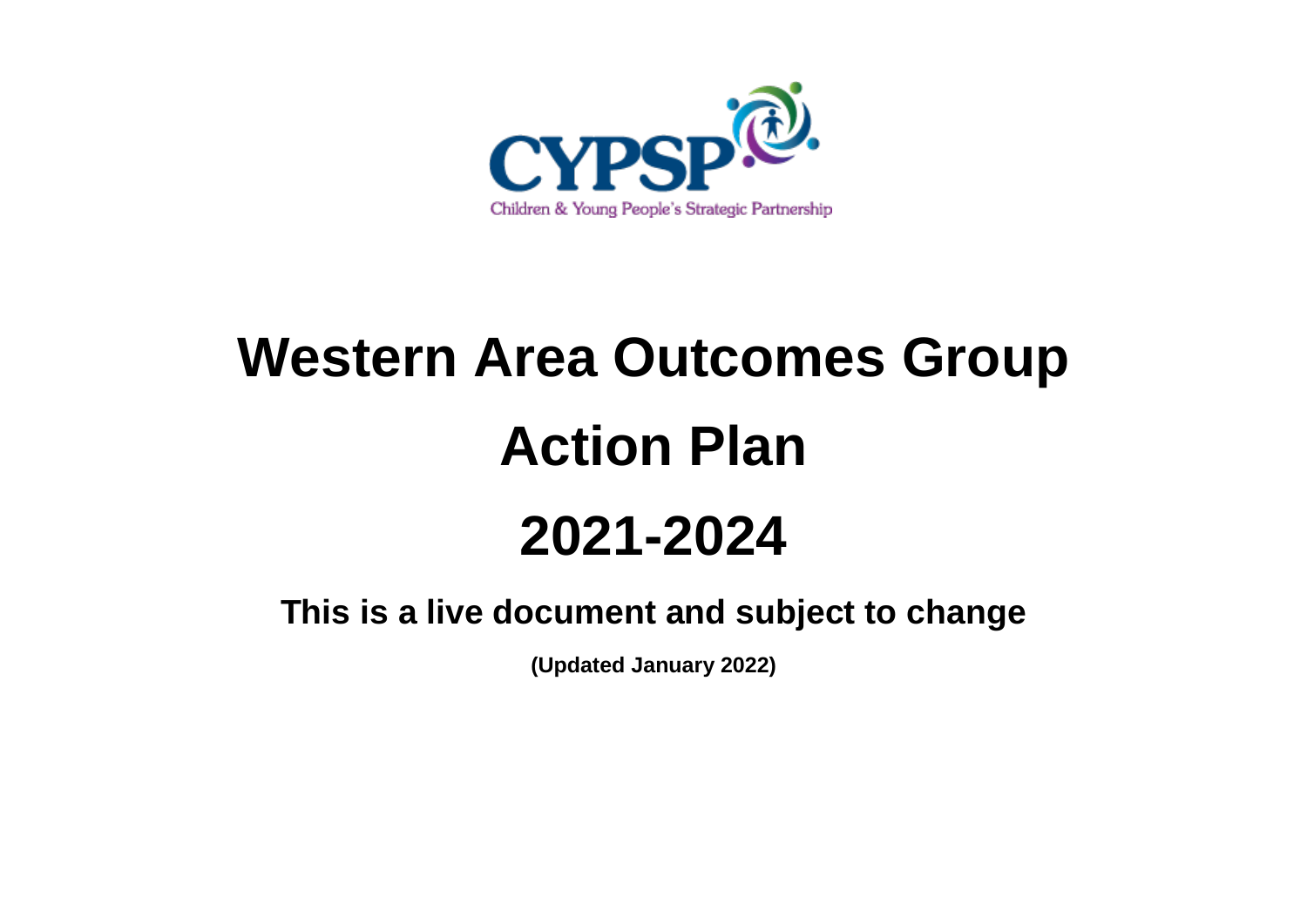## **Priority 1: All children and YP have the best start in life and are emotionally and physically healthy**

*Note: Status Green have been achieved Amber in progress Red not achieved or commenced*

| <b>Outcomes</b>                                                                                                                                                 | <b>Action Plan agreed to date</b>                                                                                                                                                                                                                                                                                                | <b>Status &amp; Progress to date</b>                                                                                                                                                                                                                                                | <b>Monitoring</b>   | <b>Links</b>                                                                                          |
|-----------------------------------------------------------------------------------------------------------------------------------------------------------------|----------------------------------------------------------------------------------------------------------------------------------------------------------------------------------------------------------------------------------------------------------------------------------------------------------------------------------|-------------------------------------------------------------------------------------------------------------------------------------------------------------------------------------------------------------------------------------------------------------------------------------|---------------------|-------------------------------------------------------------------------------------------------------|
| Increased access to<br>community activities for<br>children and young people,<br>raise awareness and outreach<br>to improve physical and<br>emotional wellbeing | • Presentation of Unicef work<br>Scoping exercise on what is currently<br>available<br>• Raise awareness to young people on<br>services and how to access<br>• Promote community activities as key to<br>emotional health and wellbeing<br>Work with young people to identify<br>$\bullet$<br>ambassadors to help with promotion | UC to invite CL to present at<br>15/12/21 meeting<br>UC to email NWRC re: courses<br>Scope available training and use<br>LPGs as a vehicle to deliver                                                                                                                               | <b>Report Cards</b> | NI<br>Children's<br><b>Strategy</b><br><b>PFG</b><br><b>Making Life</b><br><b>Better</b><br>Community |
|                                                                                                                                                                 | • Link with MACE to promote resilience<br>and attachment programmes for<br>parents/carers<br>• Trauma Informed Practice awareness<br>training.<br>$\circ$ Access to interventions<br>Equipping community and voluntary<br>$\circ$<br>sector to deliver<br>Moving to action<br>$\circ$                                            | Discussion about scoping what is<br>currently available and for space to<br>discuss what works/doesn't work.<br>Share good practice<br>Need to recognise when services are<br>overloaded<br>Begin scoping via LPGs and FSH<br>members. Reflect issues, gaps, new<br>ways to deliver |                     | Planning                                                                                              |
| Increased awareness of<br>importance of strong emotional<br>attachment for Children and<br>Parents                                                              | $\circ$ Integrate into practice                                                                                                                                                                                                                                                                                                  | MACE mgr to be invited to present at<br><b>WAOG</b> meeting                                                                                                                                                                                                                         |                     |                                                                                                       |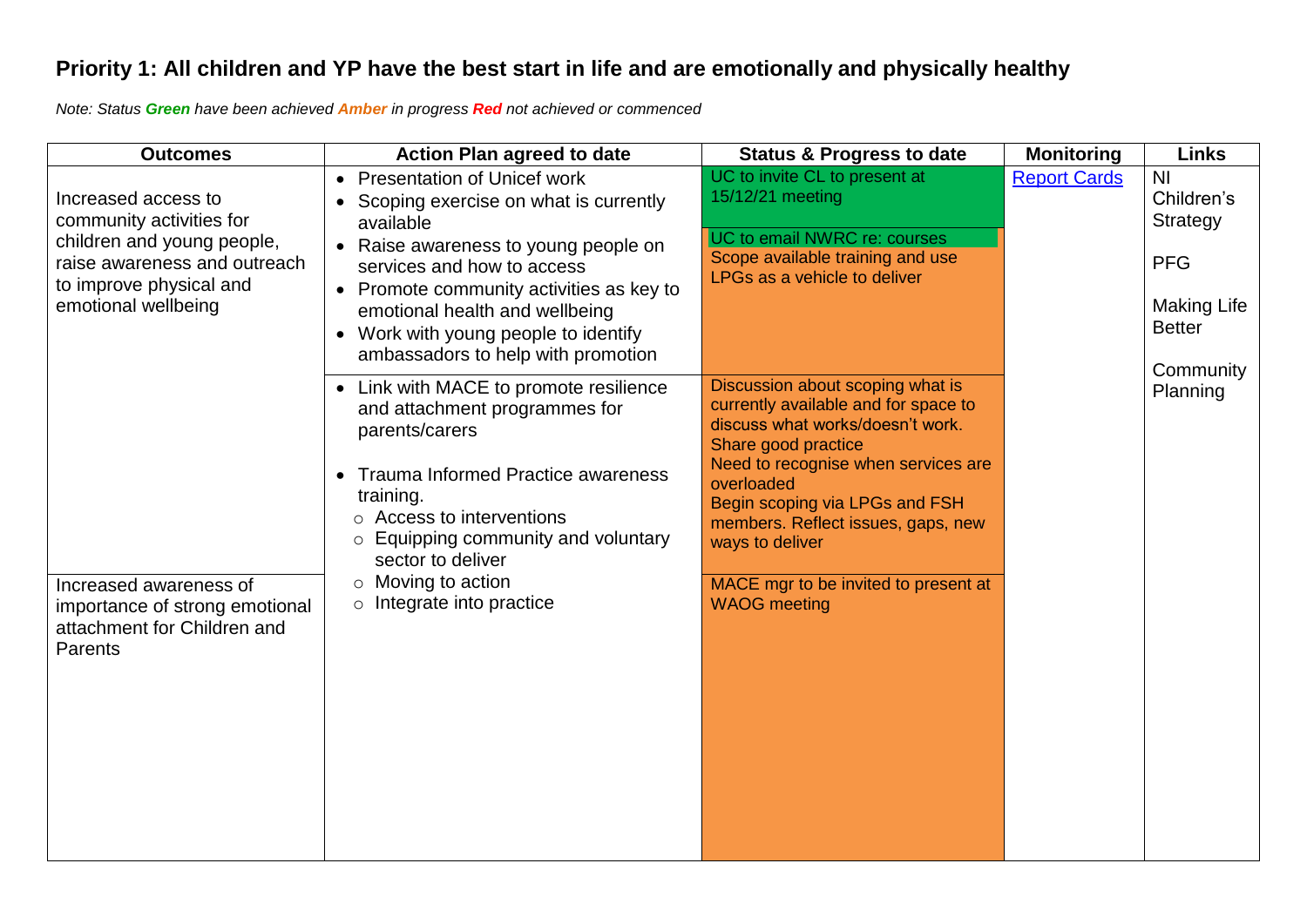| <b>Outcomes</b>                                                                                                                                                                                                                     | <b>Action Plan agreed to date</b>                                                                                                                                                                                                                                                                                                                                                                                   | <b>Status &amp; Progress</b><br>to date                                                                                       | <b>Monitoring</b>   | <b>Links</b>                                                                                  |
|-------------------------------------------------------------------------------------------------------------------------------------------------------------------------------------------------------------------------------------|---------------------------------------------------------------------------------------------------------------------------------------------------------------------------------------------------------------------------------------------------------------------------------------------------------------------------------------------------------------------------------------------------------------------|-------------------------------------------------------------------------------------------------------------------------------|---------------------|-----------------------------------------------------------------------------------------------|
| There is greater<br>collaboration and multi-<br>agency cooperation<br>between the statutory,<br>voluntary and community<br>organisations                                                                                            | Identify good local practice models and roll out to other<br>areas - e.g. FACT (Families Achieving Change<br>Together) Advocacy Model, Walking on Eggshells,<br>cloudmind<br>• Review of existing governance arrangements with<br>identification of leads to report back                                                                                                                                            | <b>UC</b> to take forward<br>platforming good<br>practice on FSNI<br>Use FYIs to spotlight<br>good practice                   | <b>Report Cards</b> | N <sub>l</sub><br>Children's<br>Strategy<br><b>PFG</b><br><b>Making Life</b><br><b>Better</b> |
|                                                                                                                                                                                                                                     | • Link LPG chairs involved in governance re: child poverty<br>• Link to Priority 1 TIP<br>• Produce a key contacts document of regional leads<br>• Informed consent process rolled out for 'key services'<br>Informed Consent template included in Safeguarding                                                                                                                                                     | CL and MB to plan<br>pilot informed<br>consent template<br>CL presentation re:<br><b>IC to LPGs</b>                           |                     | Community<br>Planning<br>$\cdots$                                                             |
| All children have a safe<br>place to go and someone<br>to talk to when they need<br>support, feel sad, worried<br>or anxious. The support<br>accessed is high quality,<br>evidence-based CYP-<br>friendly and rights<br>respecting. | <b>Policy and Procedure</b><br>• Sustained interaction with regional organisations who<br>have responsibility for safeguarding in general to ensure<br>delivery at local level (e.g. SBNI, NI Anti-bullying Forum)<br>• Promote the importance of a trusted person and support<br>organisations<br>Bullying policies and procedures in school are adopted to<br>take into consideration a Trauma Informed Approach/ | <b>MB</b> to ensure<br>linkage and updates<br>with SBNI. MB to<br>invite SBNI e-safety<br>coordinator to<br>present at OG/LPG |                     |                                                                                               |

## **Priority 2: All children and YP are safe and their welfare is promoted within their homes, schools and communities**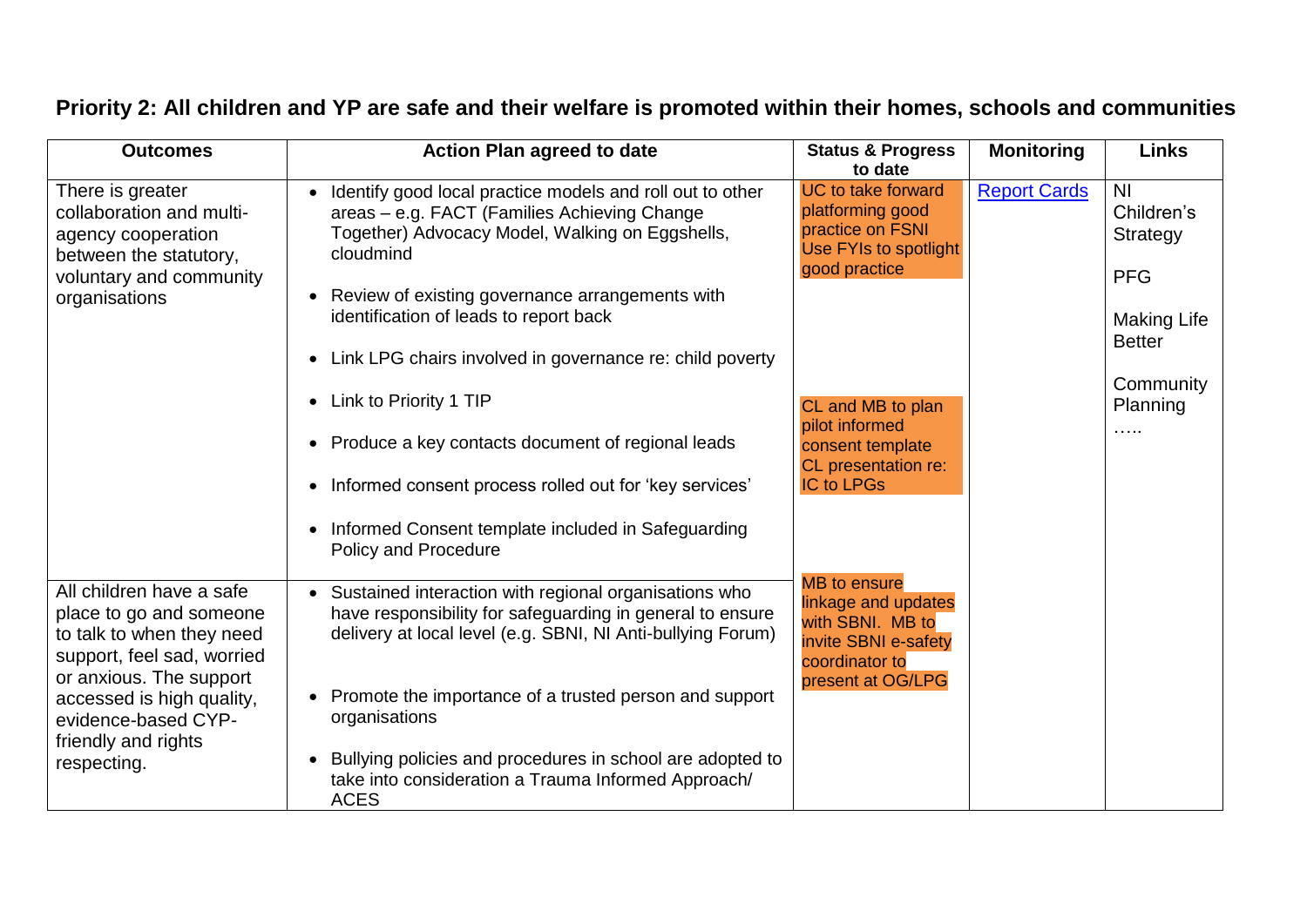## **Priority 3: All children and young people are supported to thrive and achieve their potential**

| <b>Outcomes</b>                                                                                                                              | <b>Action Plan agreed to date</b>                                                                                                                                                                                                                                                                       | Lead                   | <b>Status &amp; Progress</b> | <b>Monitoring</b> | <b>Links</b>                                                                 |
|----------------------------------------------------------------------------------------------------------------------------------------------|---------------------------------------------------------------------------------------------------------------------------------------------------------------------------------------------------------------------------------------------------------------------------------------------------------|------------------------|------------------------------|-------------------|------------------------------------------------------------------------------|
|                                                                                                                                              |                                                                                                                                                                                                                                                                                                         | person                 | to date                      |                   |                                                                              |
| Children feel seen, heard,<br>valued and understood                                                                                          | • Connect with Youth Forum, Young Voice, Youth<br>Councils, EA LAGs to advise on pertinent issues and<br>bring back to WOAG. E.g. LBGTQIA+ issues and<br>develop actions as appropriate<br>Understand UNICEF badges and how these could be<br>incorporated into individual action plans. Building Child | <b>UC</b><br>LF        |                              | Report<br>Cards   | N <sub>l</sub><br>Children's<br>Strategy<br><b>PFG</b><br><b>Making Life</b> |
|                                                                                                                                              | Rights into practice.                                                                                                                                                                                                                                                                                   |                        |                              |                   | <b>Better</b>                                                                |
|                                                                                                                                              | Develop and coordinate regular communications from<br>WAOG and share widely                                                                                                                                                                                                                             | <b>UC</b>              |                              |                   | Community<br>Planning                                                        |
| Culture change and<br>investment to meet<br>requirements of children with<br>a disability and ensure access<br>to services at the right time | • Children with a disability - Take on board<br>recommendations from "Our Journey" to include<br>investment and share evidence of good practice e.g.<br>Sparks and Foyle Down Syndrome Trust. To include<br>stepped approach to awareness/capacity/training                                             | DH, AW,<br><b>JB</b>   |                              |                   | Infant<br>Mental<br>Health<br>Strategy<br>Pathfinder                         |
|                                                                                                                                              | Develop inclusion annual awards to recognise<br>incorporation of recommendations from Our Journey<br>Report (2020) (person and organisational)                                                                                                                                                          |                        |                              |                   |                                                                              |
| Referral pathways are<br>developed to help parents<br>and children and young<br>people access support at the<br>right time                   | • Provide overview of support, programmes, training, etc.<br>and share with key stakeholders<br>(practitioners/parents/CYP) who will cascade<br>appropriately                                                                                                                                           | AW, PM                 |                              |                   |                                                                              |
|                                                                                                                                              | Increased understanding and awareness of where to go<br>for help and support. FYI, Family Support NI, FSH                                                                                                                                                                                               | UC to link<br>with GOH |                              |                   |                                                                              |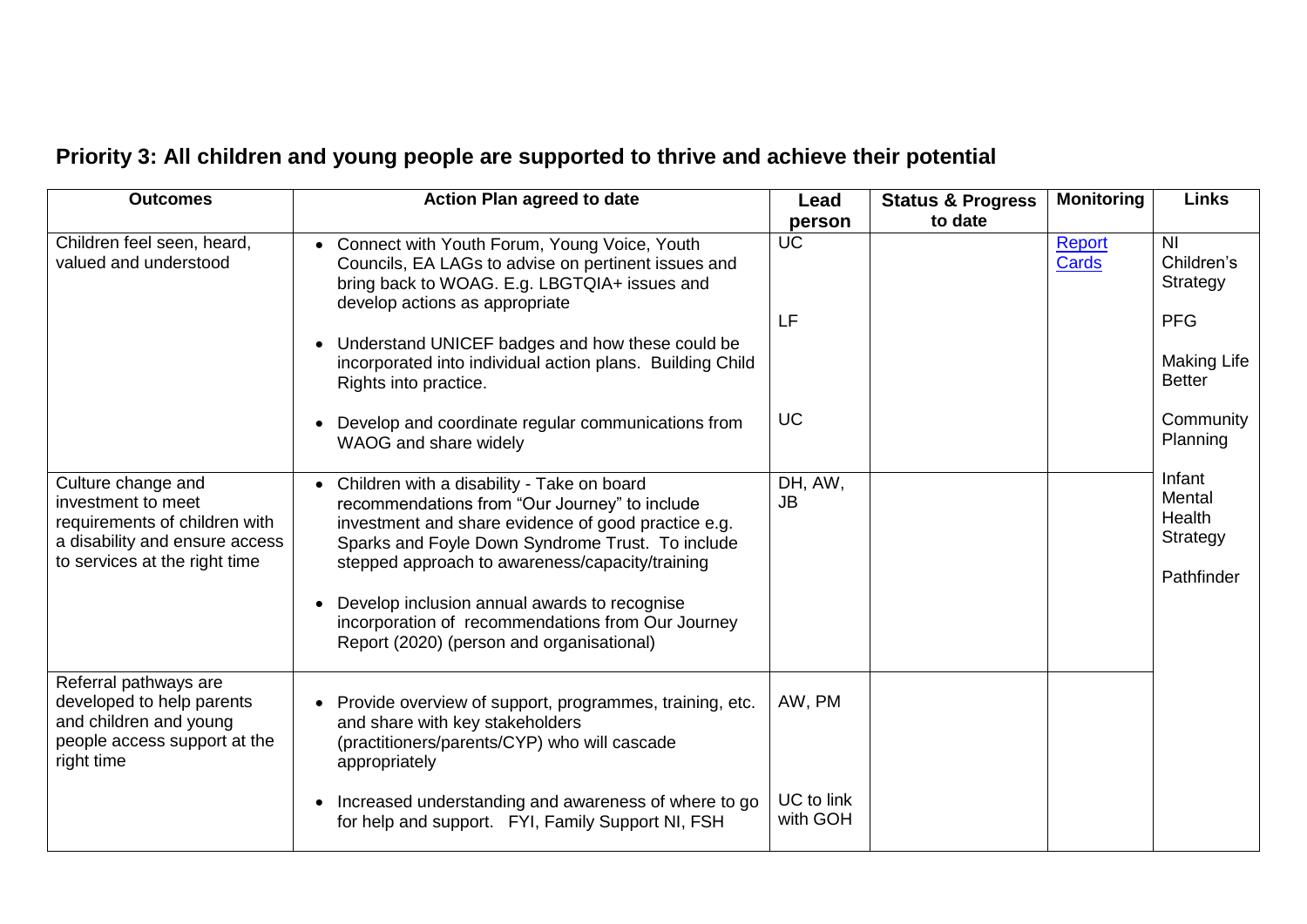|                                                                                                           | • Link with EHWB regional lead re: new framework to<br>support for children and families on waiting lists for<br>diagnosis.                                                                                                                                                 |                   |  |  |
|-----------------------------------------------------------------------------------------------------------|-----------------------------------------------------------------------------------------------------------------------------------------------------------------------------------------------------------------------------------------------------------------------------|-------------------|--|--|
| Parents/carers and teachers<br>feel empowered to support<br>children and young people's<br>mental health. | Training and awareness raising with parents to improve<br>mental, physical health through awareness of and<br>access to ways to improve coping strategies, activity<br>levels and overall WB - Work in partnership with MACE<br>project and their programmes and activities | PM, DH,<br>LS, PS |  |  |
|                                                                                                           | • Link to EA EHWB framework and include RoE, Reach,<br>Take 5 Networks etc. Sleep Awareness, Digital<br>Safeguarding. Pool resources and expertise to support<br>best practice across life of plan.                                                                         |                   |  |  |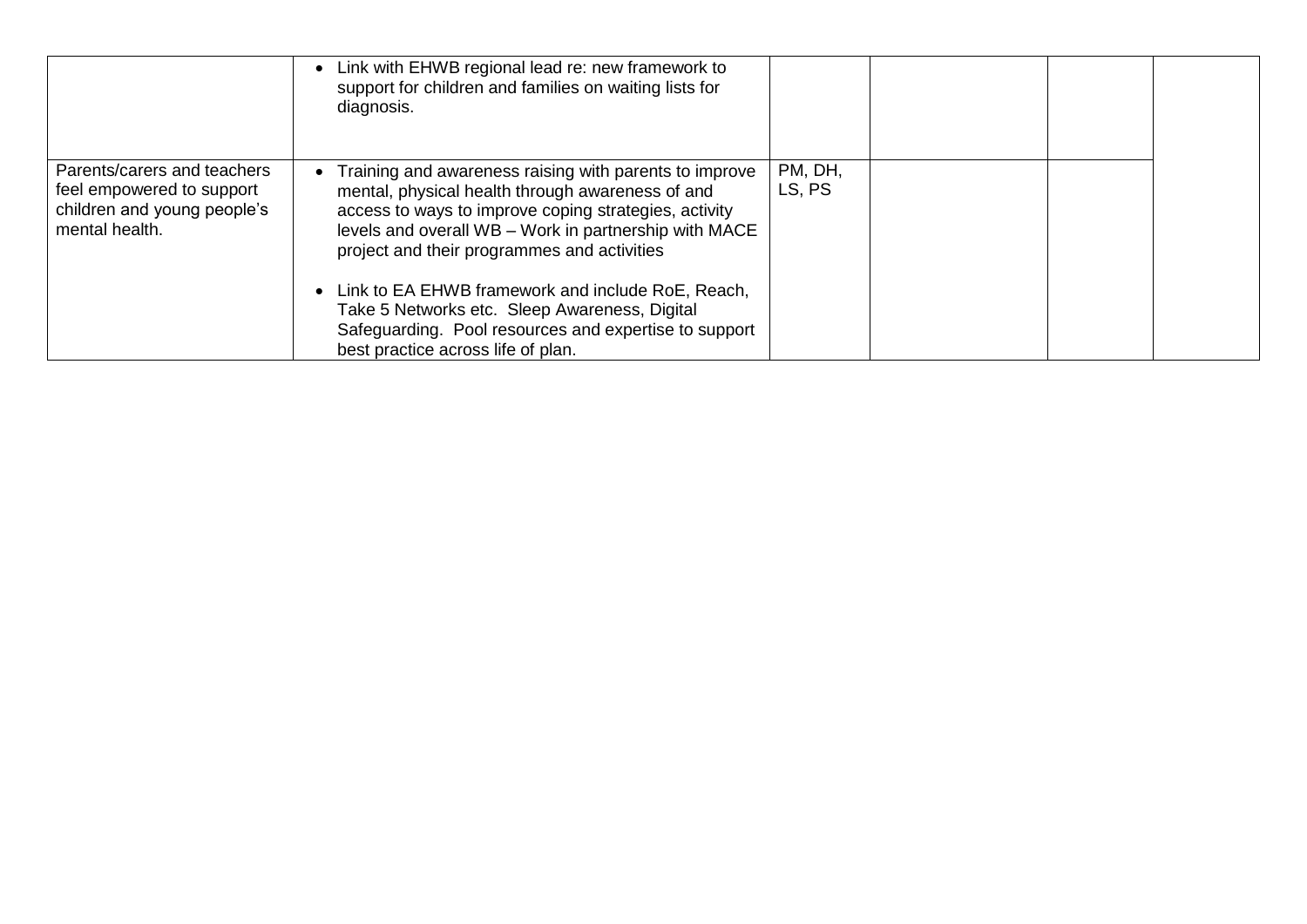Review of funding opportunities, SLAs, tender and grant process to identify key opportunities to embed a CR based approach

Communicate and show case examples of good practice across the region Potential of outcome star used to measure outcome to be used by funded services

Children's Rights are included in the reporting and review of tendered services/ projects / evaluation of grants

Locality Planning Group

Family Support Hubs

Use task and finish groups to deliver actions

Co-production with children and young people

Ensure impact assessments (to include area appropriate groups)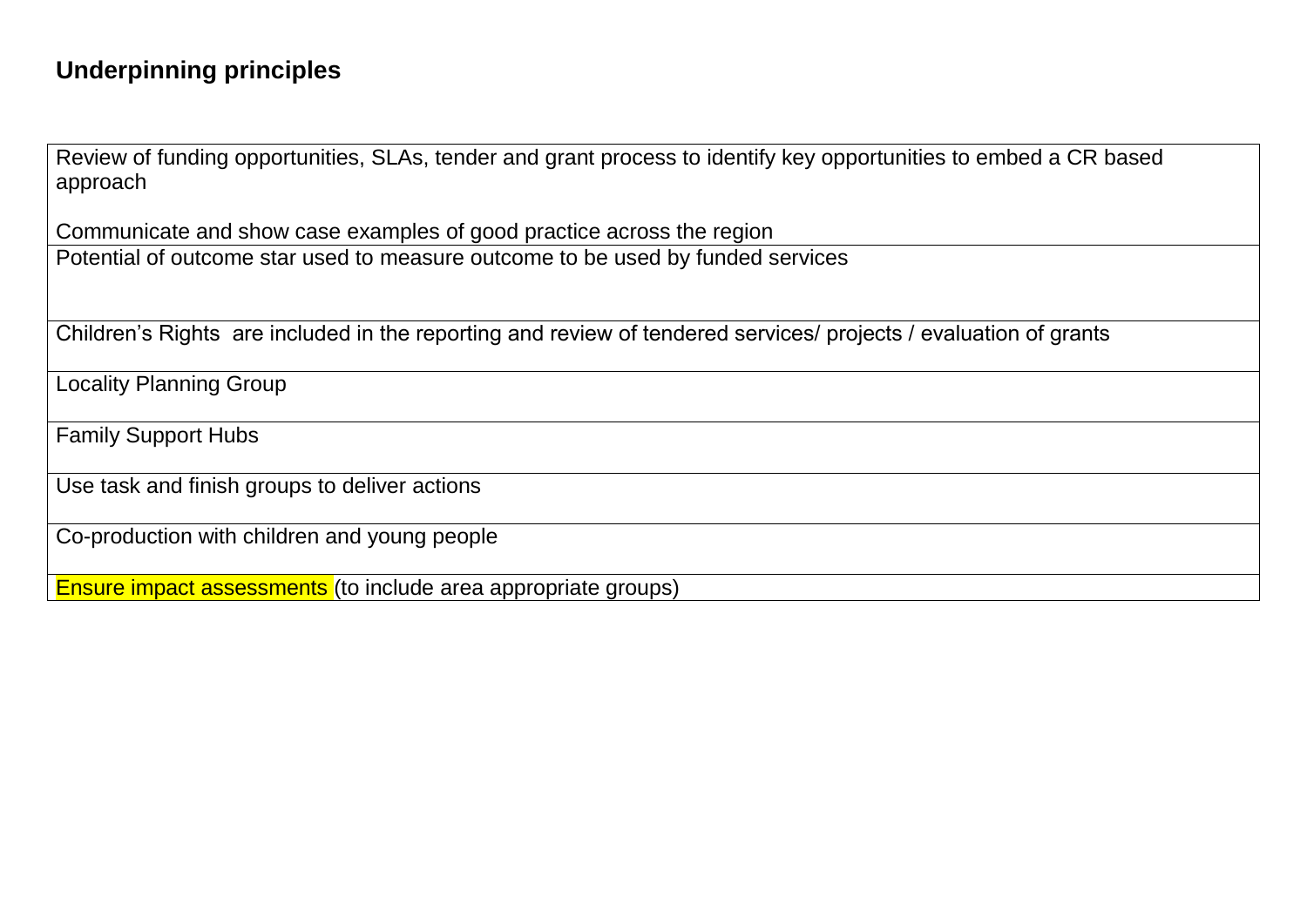| <b>Statutory</b>        | <b>HSCT (Chair)</b>                             | Deirdre Mahon/ Tom Cassidy (interim)                  |  |  |
|-------------------------|-------------------------------------------------|-------------------------------------------------------|--|--|
| <b>Sector</b>           | <b>HSCT (Family Support)</b>                    | <b>Suzanne Mahon</b>                                  |  |  |
|                         | <b>HSCT (Disability)</b>                        |                                                       |  |  |
|                         | <b>HSCT (Hub Lead)</b>                          | <b>Mairead McGilloway</b>                             |  |  |
|                         | <b>HSCT (Public Health)</b>                     | <b>Kevin Duffy</b>                                    |  |  |
|                         | <b>HSCT Safeguarding</b>                        | <b>Mairead McGilloway</b>                             |  |  |
|                         | <b>HSCT (Other)</b>                             |                                                       |  |  |
|                         | <b>Education Authority</b>                      | Patricia Devine/Stephen Quigley                       |  |  |
|                         | <b>NI Housing Executive</b>                     | <b>Eddie Doherty</b>                                  |  |  |
|                         | <b>Community Planning/Council</b>               | Barry O'Hagan/Susan Mullan (DCSDC)                    |  |  |
|                         |                                                 | Claire Lynch (DCSDC)                                  |  |  |
|                         |                                                 | John Boyle (FODC)                                     |  |  |
|                         |                                                 | <b>VACANT (CCGDC)</b>                                 |  |  |
|                         | <b>PSNI</b>                                     | <b>Rosemary Thompson</b>                              |  |  |
|                         | <b>Public Health Agency</b>                     | Fiona McCann                                          |  |  |
|                         | <b>Parenting Co-ordinator</b>                   | <b>Debbie Hunter</b>                                  |  |  |
|                         | <b>Youth Justice Agency</b>                     | <b>Colleen Heaney</b>                                 |  |  |
|                         | <b>Childcare Partnership</b>                    | <b>VACANT</b>                                         |  |  |
|                         | <b>LCG Link</b>                                 | Jo Deehan                                             |  |  |
|                         | <b>Domestic and Sexual Violence Partnership</b> | Mary McCann                                           |  |  |
|                         | <b>Other Partnerships</b>                       | Monica McIntyre (Dept for Communities, NHR)           |  |  |
| <b>Voluntary Sector</b> |                                                 | Paul Kellagher (Action for Children)                  |  |  |
|                         |                                                 | Joanne Sweeney (MENCAP)                               |  |  |
|                         |                                                 | <b>Muriel Bailey (Parenting NI)</b>                   |  |  |
|                         |                                                 | Laura Feeney (Save the Children)                      |  |  |
| <b>Community Sector</b> |                                                 | Brenda MacQueen (Dry Arch)                            |  |  |
|                         |                                                 | Linda Watson (Caw/Nelson Drive Community Association) |  |  |
|                         |                                                 | Carrie Tracey (Rainbow Child and Family Centre)       |  |  |
|                         |                                                 | Alison Wallace (Waterside Neighbourhood Partnership)  |  |  |
|                         |                                                 |                                                       |  |  |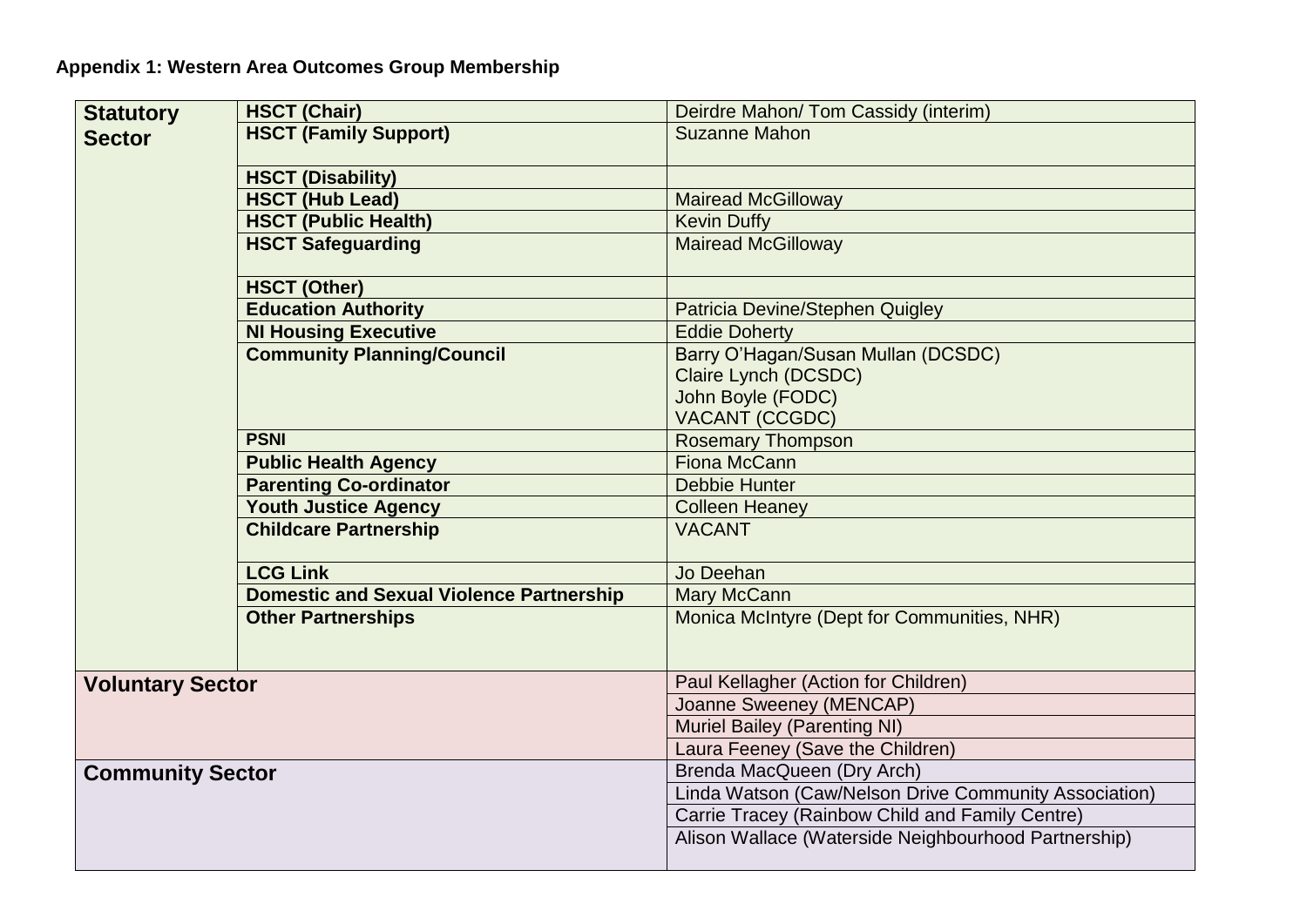| <b>BME</b>                            | Lilian Seenoi-Barr (North West Migrants Forum)                                       |  |
|---------------------------------------|--------------------------------------------------------------------------------------|--|
|                                       | <b>VACANT</b>                                                                        |  |
| <b>Locality Planning Group Chairs</b> | Aileen McGuiness (BB Health Forum) Derry LPG                                         |  |
|                                       | Rionghach Murphy (Barnardo's) Strabane LPG                                           |  |
|                                       | Erin McFeely (Derry Health City) Waterside LPG                                       |  |
|                                       | Leo McCloskey (Principal Termoncanice PS) Limavady LPG                               |  |
|                                       | Edel Fox (Omagh Women's Aid) Omagh LPG                                               |  |
|                                       | Mark Rogers (EXTERN) Fermanagh LPG                                                   |  |
| <b>Locality Planners</b>              | <b>VACANT</b>                                                                        |  |
|                                       | <b>Priscilla Magee</b>                                                               |  |
| <b>CYPSP</b>                          | Maxine Gibson (CSP Professional Advisor)                                             |  |
|                                       | <b>VACANT (Regional FSH Coordinator)</b><br>Una Casey (CSP Business Support Manager) |  |
|                                       |                                                                                      |  |